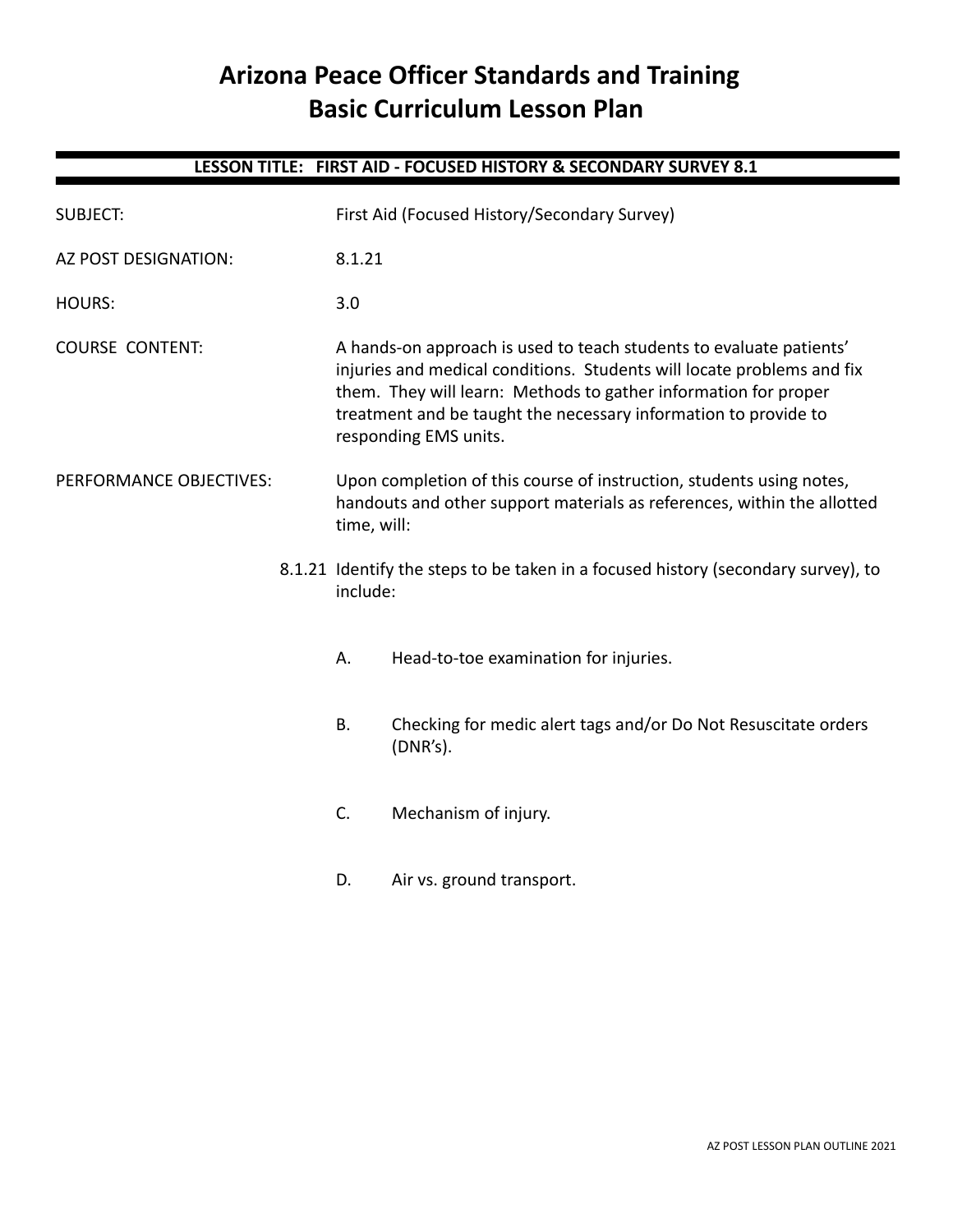| DATE FIRST PREPARED:                                                                                                                                                                                                    | January 1998                                                                                                                                                         |                                                                                                                                                         |  |
|-------------------------------------------------------------------------------------------------------------------------------------------------------------------------------------------------------------------------|----------------------------------------------------------------------------------------------------------------------------------------------------------------------|---------------------------------------------------------------------------------------------------------------------------------------------------------|--|
| PREPARED BY:                                                                                                                                                                                                            | Mark Zbojniewicz                                                                                                                                                     |                                                                                                                                                         |  |
| <b>REVIEWED - REVISED:</b><br><b>REVIEWED - REVISED:</b><br><b>REVIEWED - REVISED:</b><br><b>REVIEWED - REVISED:</b><br><b>REVIEWED - REVISED:</b><br>REVIEWED - REVISED:<br>AZ POST - APPROVAL:<br>AZ POST - APPROVAL: | David Kleinman<br><b>SME Committee</b><br>Officer Tim Taylor, SME Chairman<br><b>AZ POST Hours Corrected</b><br>AZPOST (DocX)<br><b>Richard Watling</b><br>Lori Wait | DATE: December 1998<br>DATE: October 2003<br>DATE: February 2004<br>DATE: June 2006<br>DATE: March 2022<br>DATE:<br>DATE: June 2006<br>DATE: March 2022 |  |
| <b>INSTRUCTOR REFERENCES:</b>                                                                                                                                                                                           |                                                                                                                                                                      |                                                                                                                                                         |  |
| <b>CLASS LEVEL:</b>                                                                                                                                                                                                     | Student                                                                                                                                                              |                                                                                                                                                         |  |
| <b>TRAINING AIDS:</b>                                                                                                                                                                                                   |                                                                                                                                                                      |                                                                                                                                                         |  |
| <b>INSTRUCTIONAL STRATEGY:</b>                                                                                                                                                                                          | Interactive lecture and class discussion.                                                                                                                            |                                                                                                                                                         |  |
| <b>SUCCESS CRITERIA:</b>                                                                                                                                                                                                | 70% or higher on a written, multiple-choice examination.                                                                                                             |                                                                                                                                                         |  |
| <b>COMPUTER FILE NAME:</b>                                                                                                                                                                                              | <b>Focused History Secondary Survey</b>                                                                                                                              |                                                                                                                                                         |  |
| DATE RELEASED TO THE SHARE FILE: May 27, 2022                                                                                                                                                                           |                                                                                                                                                                      |                                                                                                                                                         |  |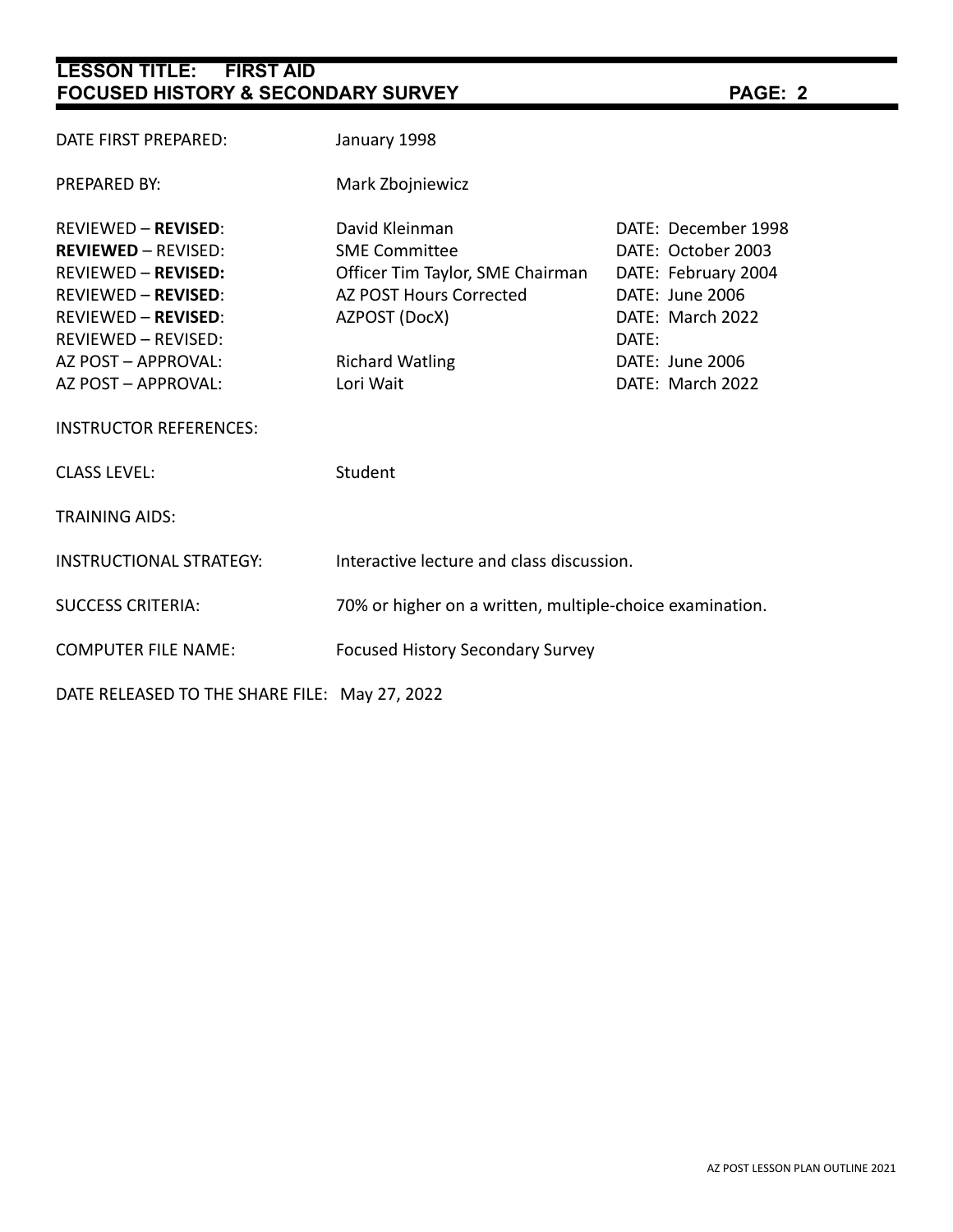#### **I. INTRODUCTION**

- A. Instructor (self) introduction.
- B. Preview of performance objectives.

### **II. DEFINITION**

- A. The focused history and physical exam are defined simply as the more thorough assessment that comes after the initial assessment for life-threatening problems.
- B. The focused history and physical exam are similar to the "secondary survey" used and taught in the past.
- C. For our purposes, the use of "focused history" or "focused history and physical exam" will be the same.
- D. The focused history and physical exam includes two (2) sub-categories:
	- 1. Focused history and physical exam: Trauma patient.
	- 2. Focused history and physical exam: Medical patient.

#### **III. FOCUSED HISTORY AND PHYSICAL EXAM: TRAUMA PATIENT**

- A. There are two (2) categories to be concerned with:
	- 1. **No significant mechanism of injury:** This allows for a more thorough assessment at the scene. **P. O. 8.1.21C**
	- 2. **Significant mechanism of injury:** Assessment at the scene is rapid so that transport can be made. **P. O. 8.1.21C**
- B. No significant mechanism of injury. Steps involved:
	- 1. Reconsider the mechanism of injury even though it was considered previously.

#### **P. O. 8.1.21C**

- 2. If after reconsideration it remains as no significant mechanism of injury, then perform a focused physical exam based upon the chief complaint and mechanism of injury.
- 3. Assess the baseline vitals to the extent that equipment/time is available.
- 4. Obtain a SAMPLE history to the extent that equipment/time is available.
- C. Doing the focused physical exam stress the need for officers to use their senses of sight and touch to do this (have latex gloves on).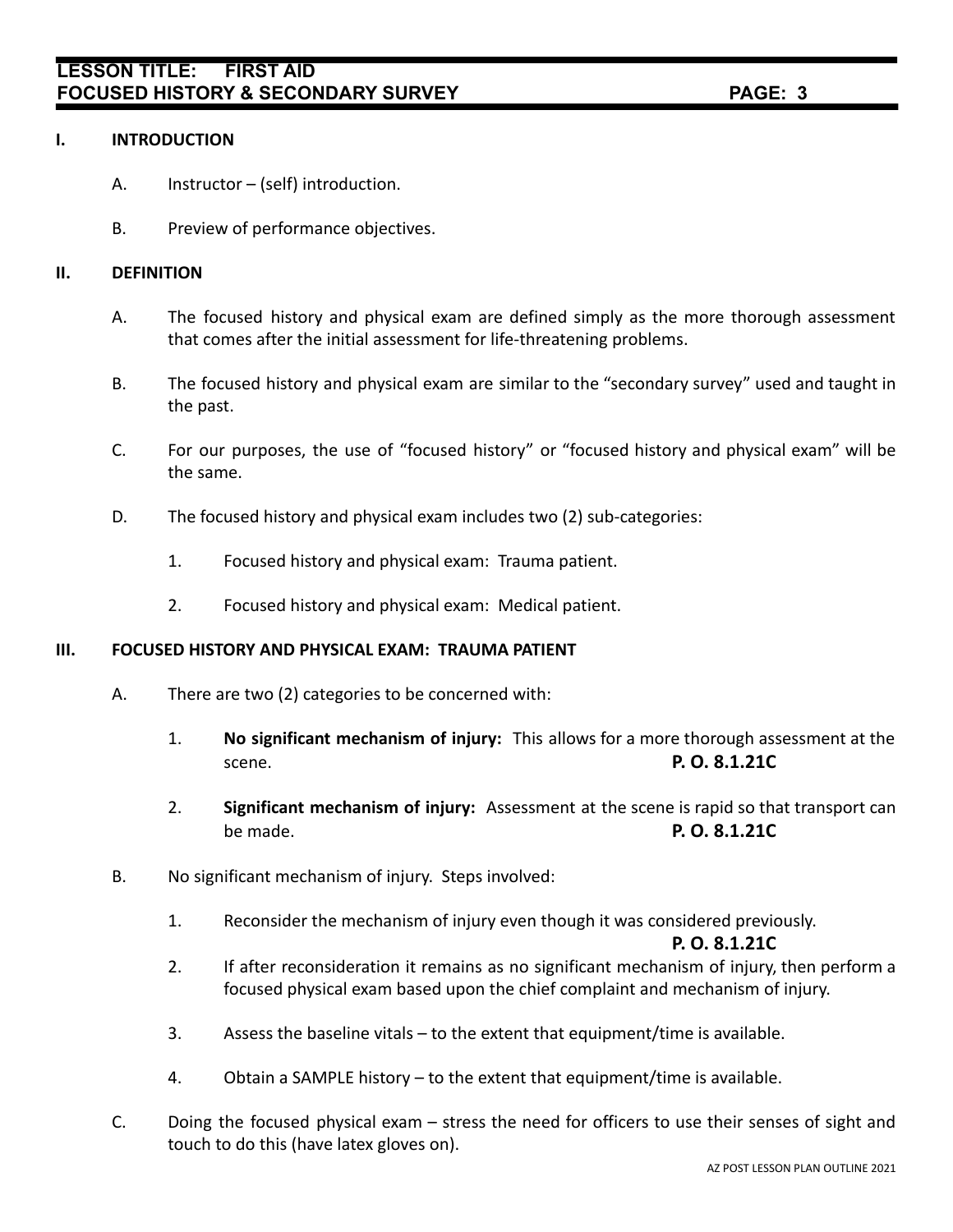- 1. Locations on the body to be checked visually and by touch include: The area of chief complaint and the area possibly influenced by the mechanism of injury.
	- a. EXAMPLE 1: You arrive at a city park where teens are playing a game of basketball. One (1) of the teens twisted his ankle when rebounding a ball and it is swollen.
	- b. The area to be visually inspected and palpated is the leg area above and below the ankle.
	- c. EXAMPLE 2: You arrive at a home where an elderly woman has fallen from a step ladder. She was only on the first step, but is complaining of a headache and pain in the hip area.
	- d. The area to be visually inspected and palpated is the hip and surrounding area along with the head and neck with a C-spine being held due to the possibility of a spinal injury.
- 2. The manner of doing this exam involves looking and feeling for: **DCAPBLS/TIC/PMS.**

**P. O. 8.1.21A**

- a. **D**eformities.
- b. **C**ontusions.
- c. **A**brasions.
- d. **P**unctures/penetrations.
- e. **B**ruises.
- f. **L**acerations.
- g. **S**welling.
- h. **T**enderness.
- i. **I**nstability.
- j. **C**repitus. (Broken bones rubbing together)
- k. **P**ulses: **M**otory and **S**ensory. (Demonstrate a physical exam)
- 3. Medical ID devices: While doing this exam, look for medical bracelets, necklaces and wallet cords that may identify a medical condition. If located, make sure that you inform EMS of them. **P. O. 8.1.21B**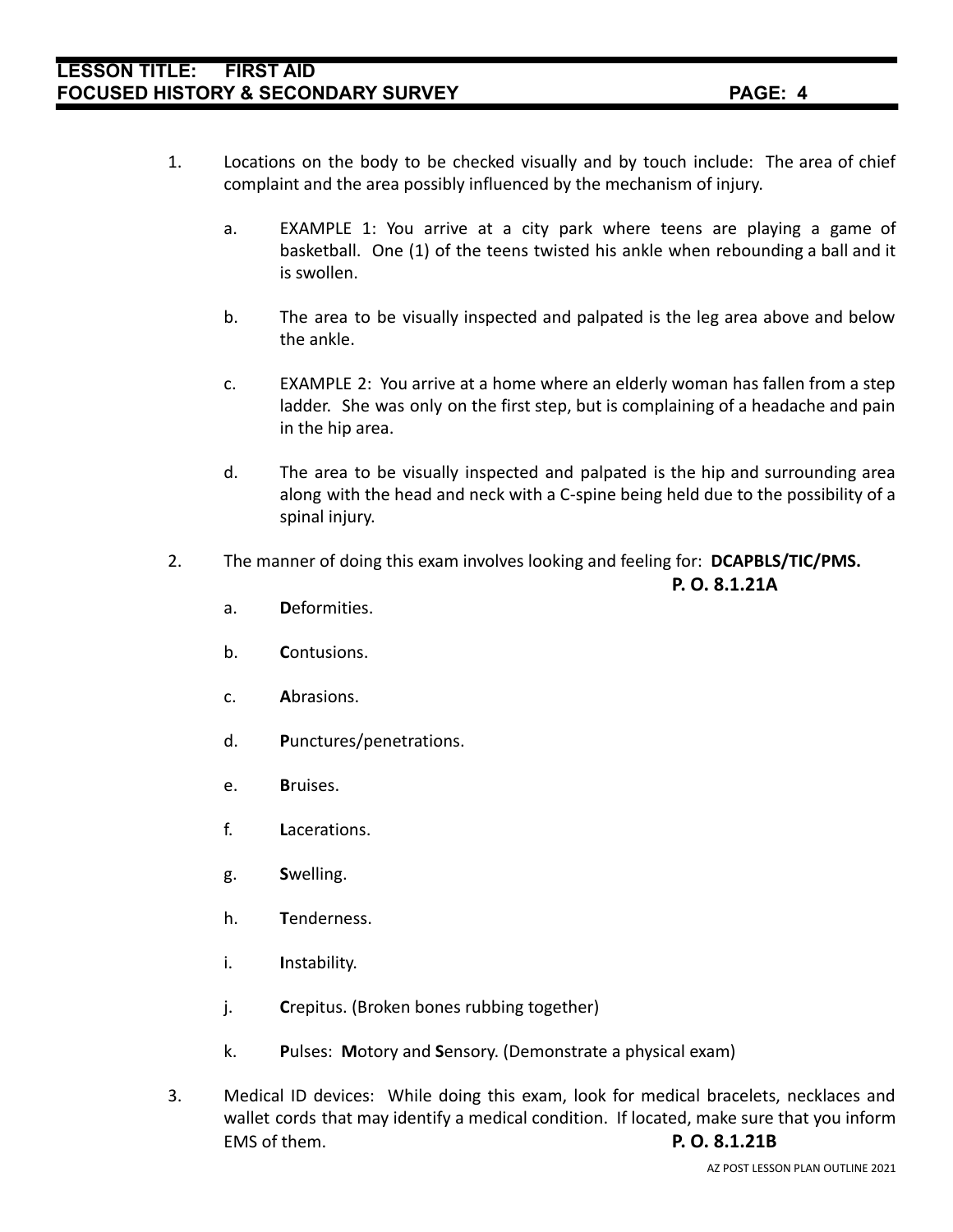- D. Assess baseline vitals: To be looked at:
	- 1. Respiration.
	- 2. Pulse.
	- 3. Skin color, temperature and condition.
	- 4. Pupils.
- E. Obtain a **SAMPLE** history, if time allows. This is a fact-finding time to get more information for EMS, similar to interviewing a witness at a crime scene.
	- 1. **S**igns/symptoms: What is wrong?
	- 2. **A**llergies: Are you allergic to anything?
	- 3. **M**edications: What are you taking? ( over the counter and prescriptions)
	- 4. **P**ertinent past history: Do you have any medical problems? Have you been feeling ill?
	- 5. **L**ast oral intake: When and what did you eat and/ or drink.
	- 6. **E**vents leading to injury or illness.
- F. Significant mechanism of injury. This is different from the earlier physical exam. Steps involved:
	- 1. Reconsider the mechanism of injury even though it was considered previously.
	- 2. Continue spine stabilization.
	- 3. Consider requesting advanced life support personnel, use if available.
	- 4. Reconsider your transport decision. Is air transport better?

### **P. O. 8.1.21D**

5. Reassess the mental status – should be done every five (5) minutes or sooner.

### AVPU **(P. O. 8.1.62C)**

- 6. Perform rapid trauma assessment.
- 7. Assess baseline vitals.
- 8. Obtain a SAMPLE history.
- G. Performing the rapid trauma assessment: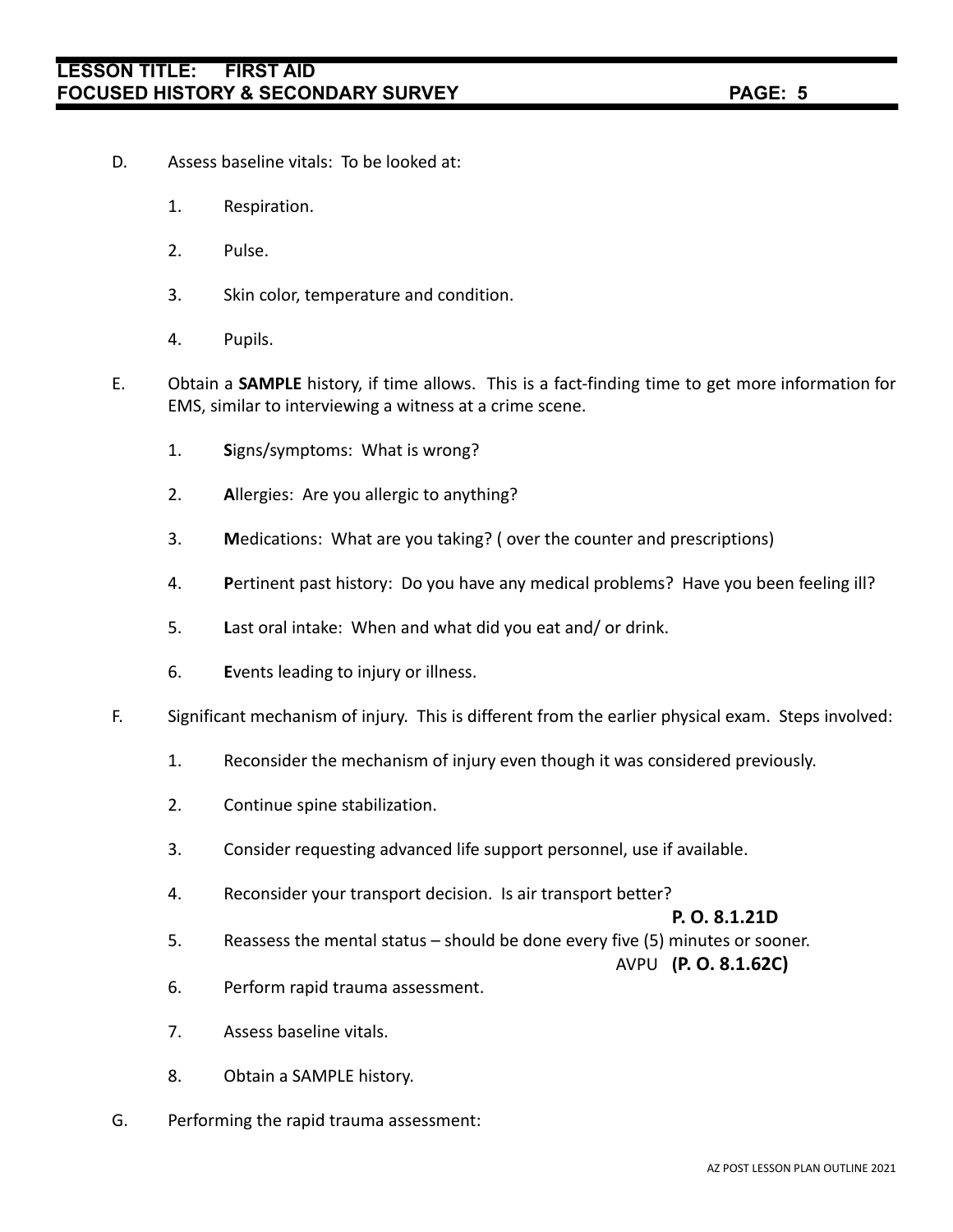- 1. Stress the need for officers to use their senses of sight and touch to do this.
- 2. Have latex gloves on.
- 3. Is similar to a search.
- 4. Do it systematically and be thorough.
- 5. Expose body parts as needed.
- 6. You can do your best exam if you can see the entire body.
- 7. Whether the person is unresponsive or responsive makes no real difference.
- 8. Because of the significant mechanism of injury, the assessment must be more comprehensive and yet speedy – THE NEED TO TRANSPORT IS A MUST.
- 9. C-SPINE MUST BE MAINTAINED.
- 10. As before, we are concerned with DCAPBLS/TIC/ PMS. We do this in a systematic head-to-feet fashion. **P. O. 8.1.21A**
	- a. Head: With your eyes and by touching, check the head area for DCAPBLS/TIC and the sound or feel of broken bones rubbing against (crepitus) each other. (Demonstrate)
		- i. Check your gloves after palpating any area that you cannot see.
	- b. Neck: Assess for, DCAPBLS/TIC, the sound or feel of broken bones rubbing against each other and bulging or flat neck veins. Feel the area of the cervical spine.
	- c. Stabilization: Maintain C-spine.
	- d. Chest: Remove clothing and assess for DCAPBLS/TIC/PMS, the sound or feel of broken bones, breath sounds and movements of parts of the chest in a direction that is different from the rest of the chest.
	- e. Abdomen: Assess for DCAPBLS/TIC/PMS. Also check for firmness, softness and distention.
	- f. Pelvis: Assess for DCAPBLS/TIC/PMS. Compress it gently to determine tenderness.
	- g. Extremities: Assess for DCAPBLS/TIC/ PMS, pulse, sensation and motor function. (Show where the radial and dorsal pulses are located.)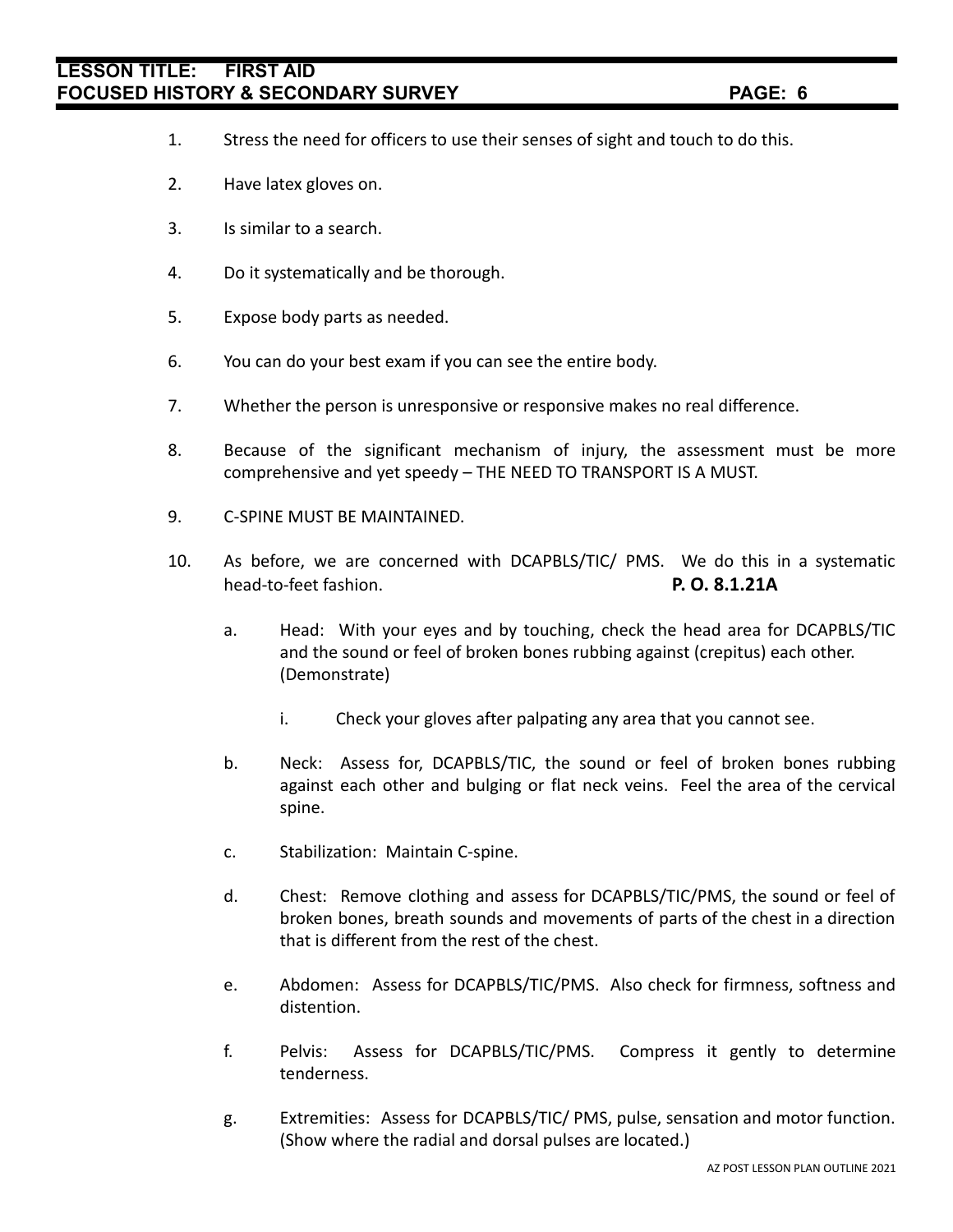- h. Posterior and immobilization: With C-spine being maintained and the use of a partner, check the posterior for DCAPBLS/TIC/PMS.
- 11. **This has been done in a speedy fashion.**
	- a. **If anything life threatening was discovered, this would have been taken care of.**
	- b. **REMEMBER "FIND A PROBLEM, FIX A PROBLEM."**
- 12. **Medical ID devices:** While doing this exam, look for medical bracelets, necklaces and wallet cords that may identify a medical condition. If located, make sure that you inform EMS of them. **P. O. 8.1.21B**
- H. Assess baseline vitals: To be looked at:
	- 1. Respiration.
	- 2. Pulse.
	- 3. Skin color, temperature and condition.
	- 4. Pupils.
- I. Obtain a SAMPLE history if anyone is present to give you information or if the subject is able to.

#### **IV. FOCUSED HISTORY AND PHYSICAL EXAM: MEDICAL PATIENT**

- A. The purpose is to provide adequate assessment and emergency care at the scene without unnecessarily delaying transportation to the hospital.
- B. Two (2) categories to be concerned with:
	- 1. **Responsive patient.**

#### 2. **Unresponsive patient.**

- C. Focused history responsive patient. Basically, we are on a "fact-finding mission" and need to interview the "suspect and all witnesses." Steps involved:
	- 1. Obtain a history of the present illness from the patient. Memory aid is: **OPQRST.**
	- 2. Obtain a SAMPLE history from the patient.
	- 3. Perform a focused physical exam.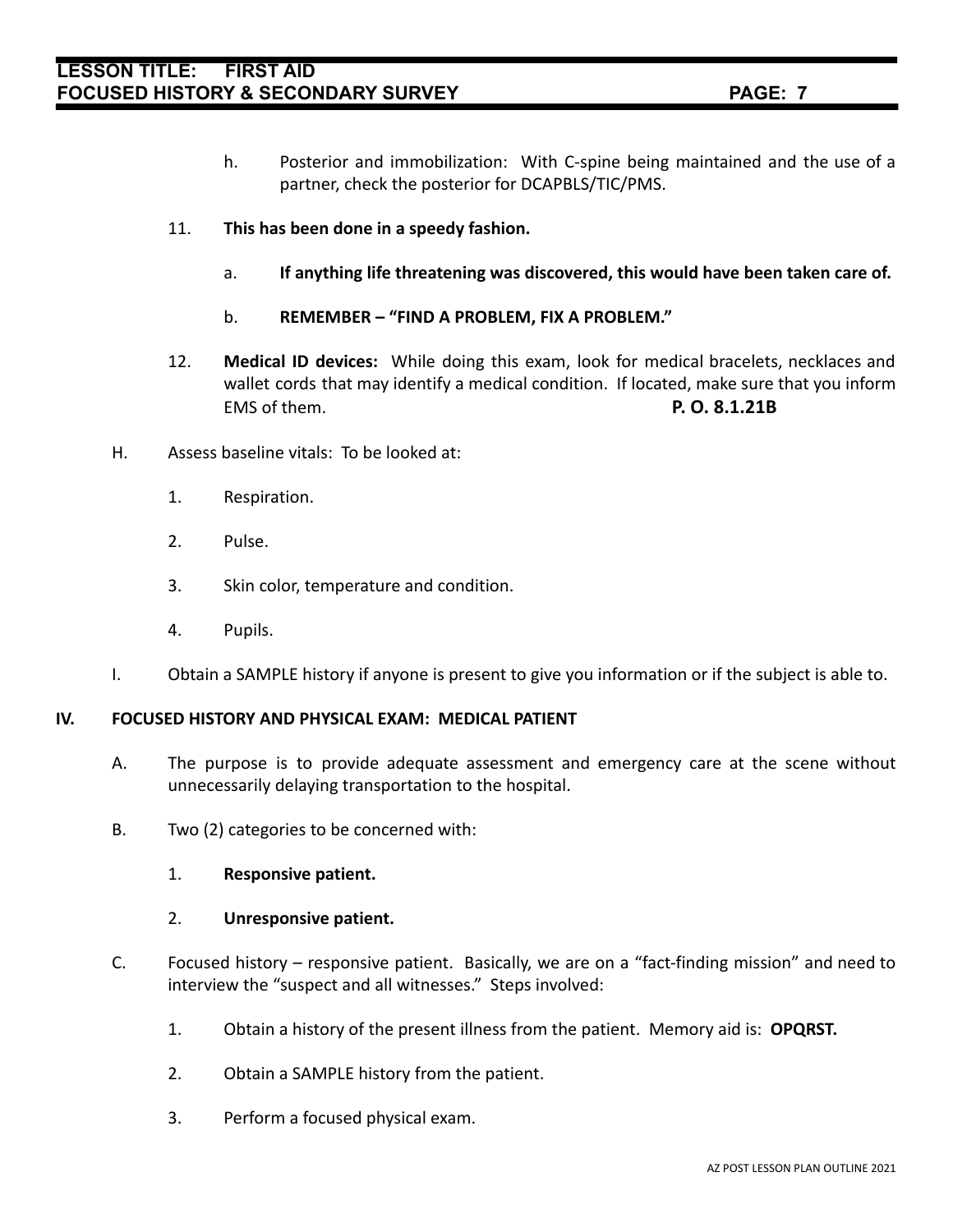- 4. Assess baseline vitals.
- D. Obtaining a history of the present illness from the patient. Memory aid is: **OPQRST**.
	- 1. **O**nset: What were you doing when the illness started?
	- 2. **P**rovokes: What may have triggered this illness?
	- 3. **Q**uality: Describe the pain for me.
	- 4. **R**adiation: Where is the pain? Does it spread?
	- 5. **S**everity: How bad is the pain?
	- 6. **T**ime: When did the pain start? Has it changed?
- E. Obtain a SAMPLE history from the patient.
	- 1. Signs/symptoms: What is wrong?
	- 2. Allergies: Are you allergic to anything?
	- 3. Medications: What are you taking?
	- 4. Pertinent past history: Do you have any medical problems? Have you been feeling ill? What are you taking the medications for?
	- 5. Last oral intake: When and what did you eat and/ or drink.
	- 6. Events leading to injury or illness.
- F. Perform a focused physical exam. Use the same principles as for the trauma patient with no significant mechanism of injury.
	- 1. Locations on the body to be checked visually and by touch include: the area of chief complaint.
		- a. EXAMPLE 1: You arrive at a home where an elderly male subject is seated in his living room and complaining of a "burning pain" in his stomach.
	- 2. The area to be visually inspected and palpated is the abdominal area.
	- 3. **Medical ID devices:** While doing this exam, look for medical bracelets, necklaces and wallet cords that may identify a medical condition. If located, make sure that you inform EMS of them. **P. O. 8.1.21B**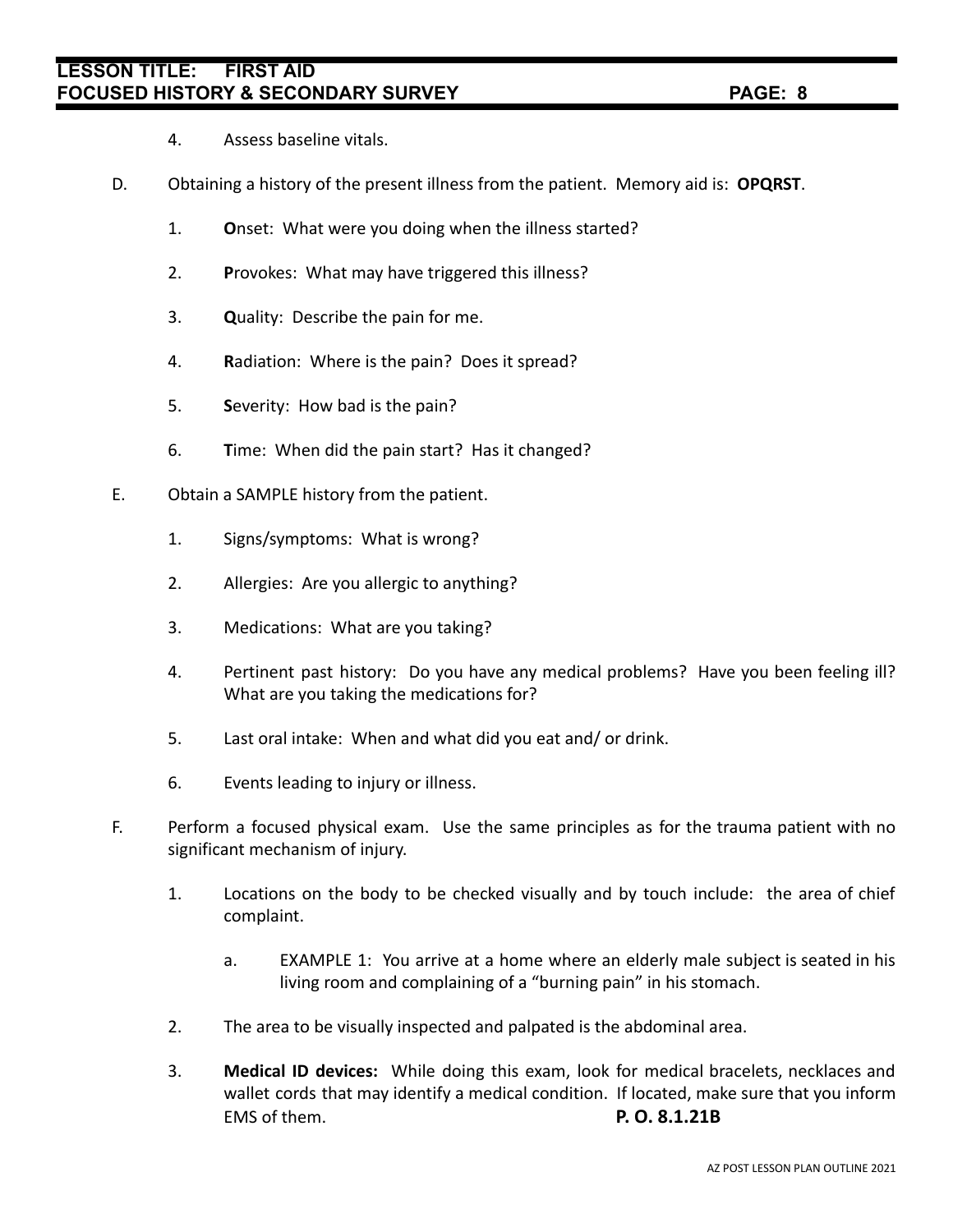- G. Assess baseline vitals. To be looked at:
	- 1. Respiration.
	- 2. Pulse.
	- 3. Skin color, temperature and condition.
	- 4. Pupils.
		- a. EXAMPLE: With the previous example, the pupils would not need to be assessed as they really have no bearing upon the pain in the abdominal area.
- H. Focused history unresponsive patient. Basically, we are on a "fact-finding mission" and need to interview the "witnesses."
	- 1. Perform a rapid physical exam.
	- 2. Assess baseline vitals.
	- 3. Obtain a history of the present illness from the witness(es).
	- 4. Obtain a SAMPLE history from the witness(es).
- I. Perform a rapid physical exam and using DCAPBLS/TIC/ PMS, assess:
	- 1. Head.
	- 2. Neck.
	- 3. Chest.
	- 4. Abdomen.
	- 5. Pelvis.
	- 6. Extremities.
	- 7. Posterior body.
- J. Locations on the body to be checked visually and by touch include: Head-to-foot assessment with DCAPBLS/TIC/ PMS. **P. O. 8.1.21B**
	- 1. EXAMPLE 1: You arrive at a home where an elderly male subject is lying in bed and unresponsive.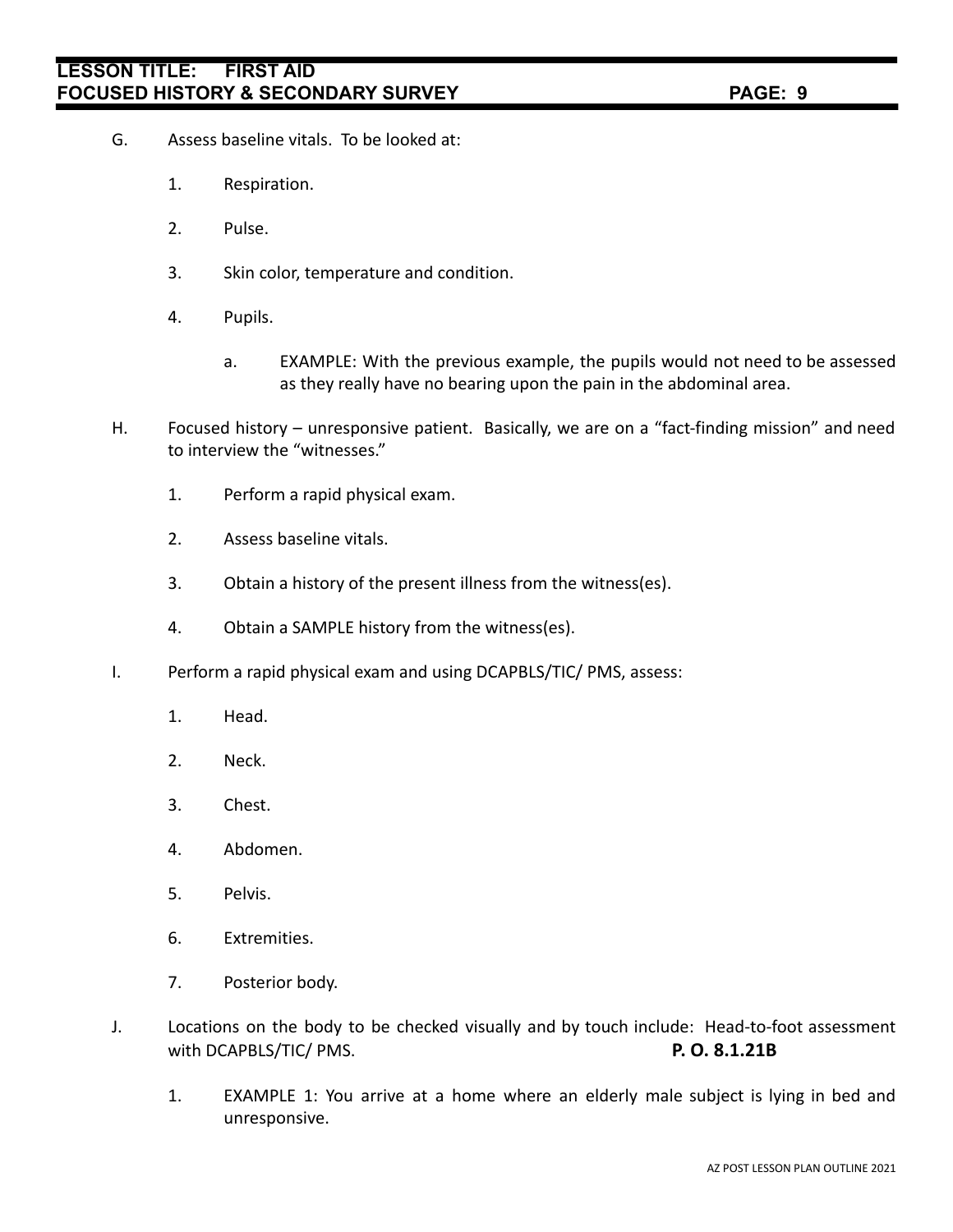- 2. The area to be visually inspected and palpated is head-to-foot systematic rapid assessment.
- K. Assess baseline vitals. To be looked at:
	- 1. Respiration.
	- 2. Pulse.
	- 3. Skin color, temperature and condition.
	- 4. Pupils.
- L. Obtain a history of the present illness from the witness(es). Memory aid is: OPQRST.
- M. Obtain a SAMPLE history from the witness(es).

#### **V. PRACTICAL EXERCISES:**

- A. Divide the class into groups of three (3).
- B. Have the students work as a team with one (1) person in charge.
- C. Have them make all the necessary communications and ask for all resources.
- D. Use 3 x 5 cards to indicate injuries.
- E. Have 3 x 5 cards with the patient's aliments and the patient's responses to questions pre-written so that students can act as patients.
- F. Have the students use first-aid equipment to treat patients to the exclusion of removing clothing.
- G. Make the scenarios simple with the ability to accomplish in a short amount of time.

#### **VI. TELEMETRY**

- A. **Communication to responding units of the scene and patient assessment.**
- B. Helps to mentally prepare responding EMS units.
- C. **Clear, concise communications. These are the basics and should be given over police frequencies.**
	- 1. Scene assessment.